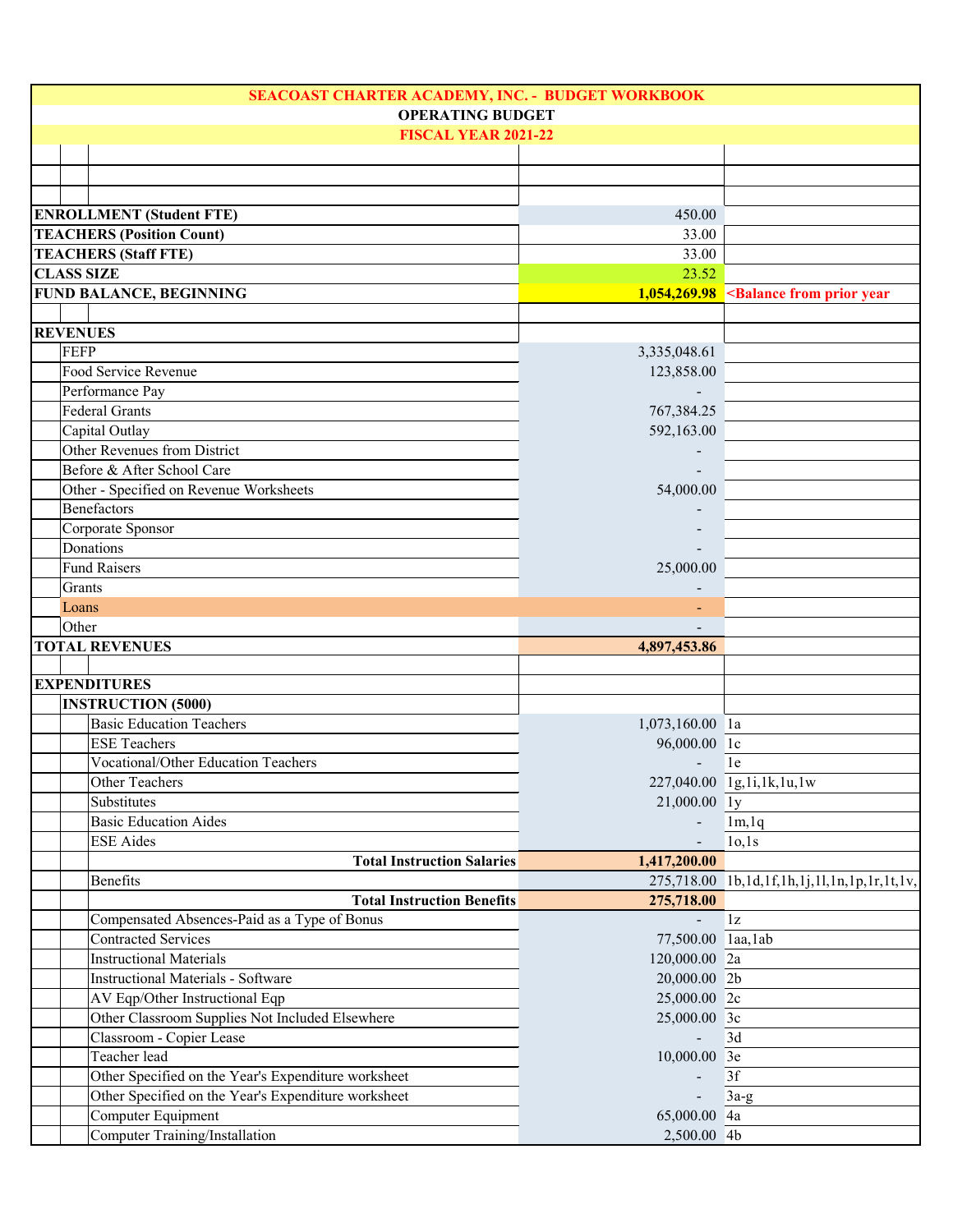| SEACOAST CHARTER ACADEMY, INC. - BUDGET WORKBOOK              |                          |                     |  |
|---------------------------------------------------------------|--------------------------|---------------------|--|
| <b>OPERATING BUDGET</b>                                       |                          |                     |  |
| <b>FISCAL YEAR 2021-22</b>                                    |                          |                     |  |
|                                                               |                          |                     |  |
|                                                               |                          |                     |  |
| Desks, Chairs, Etc.                                           | 15,000.00 5a             |                     |  |
| <b>Total Instruction Other</b>                                | 360,000.00               |                     |  |
| <b>Total Instruction</b>                                      | 2,052,918.00             |                     |  |
|                                                               |                          |                     |  |
| STUDENT, HEALTH, & INSTRUCTIONAL SUPPORT SERVICES (6100)      |                          |                     |  |
| Coordinators/Counselors                                       | 204,188.00 6a            |                     |  |
| <b>Total Student Personnel Salaries</b>                       | 204,188.00               |                     |  |
| Benefits                                                      | 40,366.00 6b             |                     |  |
| <b>Total Student Personnel Benefits</b>                       | 40,366.00                |                     |  |
| Compensated Absences-Paid as a Type of Bonus                  |                          | 6c                  |  |
| <b>Contracted Services</b>                                    |                          | 6d                  |  |
| Other                                                         | 2,000.00 6e              |                     |  |
| <b>Total Student Personnel Other</b>                          | 2,000.00                 |                     |  |
| <b>Total Student Personnel Services</b>                       |                          |                     |  |
|                                                               | 246,554.00               |                     |  |
|                                                               |                          |                     |  |
| <b>INSTRUCTIONAL MEDIA SERVICES (6200)</b>                    |                          |                     |  |
| Media Specialists                                             | 41,800.00 7a             |                     |  |
| Librarians                                                    |                          | 7c                  |  |
| <b>Total Instructional Media Salaries</b>                     | 41,800.00                |                     |  |
| Benefits                                                      | 8,255.00 7b,7d           |                     |  |
| <b>Total Instructional Media Benefits</b>                     | 8,255.00                 |                     |  |
| Compensated Absences-Paid as a Type of Bonus                  | $\blacksquare$           | 7e                  |  |
| Materials and Supplies                                        |                          | 7f                  |  |
| Computer Equipment                                            | $2,500.00$ 7g            |                     |  |
| <b>AV Equipment</b>                                           |                          | 7 <sub>h</sub>      |  |
| Furniture and Fixtures                                        | 5,000.00 7i              |                     |  |
| Other                                                         | 750.00 7j                |                     |  |
| <b>Total Instructional Media Other</b>                        | 8,250.00                 |                     |  |
| <b>Total Instructional Media Services</b>                     | 58,305.00                |                     |  |
|                                                               |                          |                     |  |
| <b>INSTRUCTION AND CIRRICULUM DEVELOPMENT SERVICES (6300)</b> |                          |                     |  |
| Curriculum Specialists/Writers                                | 50,000.00 8a             |                     |  |
| <b>Total Instruction and Curriculum Development Salaries</b>  | 50,000.00                |                     |  |
| Benefits                                                      | 9,867.00 8b              |                     |  |
| <b>Total Instruction and Curriculum Development Benefits</b>  | 9,867.00                 |                     |  |
| Compensated Absences-Paid as a Type of Bonus                  |                          | 8c                  |  |
| <b>Contracted Services</b>                                    | $\overline{\phantom{a}}$ | 8d                  |  |
| Materials and Supplies                                        |                          | 8e                  |  |
| Equipment                                                     | 2,500.00 8f              |                     |  |
| Other                                                         | 750.00 8g                |                     |  |
| <b>Total Instruction and Curriculum Development Other</b>     | 3,250.00                 |                     |  |
| <b>Total Instruction and Curriculum Development Services</b>  | 63,117.00                |                     |  |
|                                                               |                          |                     |  |
| <b>INSTRUCTIONAL STAFF TRAINING SERVICES (6400)</b>           |                          |                     |  |
| Seminars and Workshops                                        |                          | 5,000.00 9a, 3a, 3b |  |
| Other                                                         |                          | 9 <sub>b</sub>      |  |
| <b>Total Instructional Staff Training Services</b>            | 5,000.00                 |                     |  |
|                                                               |                          |                     |  |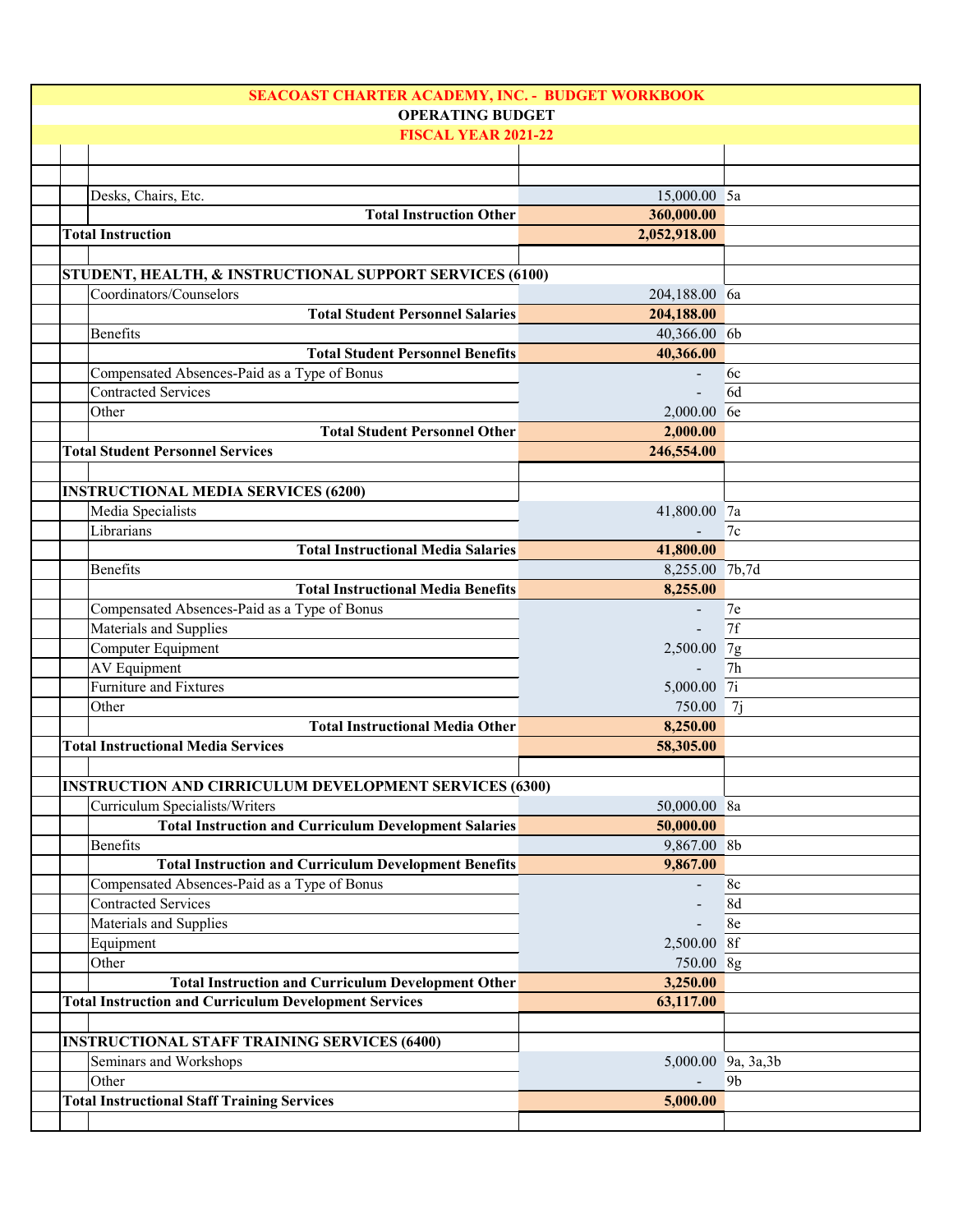| <b>OPERATING BUDGET</b><br><b>FISCAL YEAR 2021-22</b><br><b>INSTRUCTIONAL-RELATED TECHNOLOGY (6500)</b><br>Computer Maintenance<br>10a<br><b>Technology Support</b><br>10 <sub>b</sub><br>Other<br>10 <sub>c</sub><br><b>Total Instructional-Related Technology Services</b><br><b>BOARD</b> (7100)<br>Auditing Services<br>22,000.00 11a<br><b>Legal Services</b><br>10,000.00 11b<br>Other<br>489,745.39 11c<br><b>Total Board</b><br>521,745.39<br><b>SCHOOL ADMINISTRATION (7300)</b><br>Principal<br>111,000.00 12a<br><b>Assistant Principals</b><br>58,000.00 12c<br><b>Administrative Director</b><br>12e<br>$\blacksquare$<br>12g<br>Registrar<br>$\blacksquare$<br><b>Administrative Assistant</b><br>30,750.00 12i<br>Other<br>12k<br><b>Total School Administration Salaries</b><br>199,750.00<br><b>Benefits</b><br>39,373.00 12b,12d,12f,12h,12j,12l<br><b>Total School Administration Benefits</b><br>39,373.00<br>Compensated Absences-Paid as a Type of Bonus<br>12m<br>$\blacksquare$<br><b>Contracted Services</b><br>12n<br>20,000.00 12o<br>Dues and Fees<br><b>Travel Expense</b><br>3,500.00 12p<br>Contingencies<br>12q<br>$\overline{\phantom{a}}$<br>Other Administrative Expenses<br>12r<br>Office Equipment/Furniture/Furnishings<br>8,000.00 13a<br>Other Office Expenses<br>13c<br>Telephone/Communications Equipment<br>14 <sub>b</sub><br>Telephone/Communications Other Expenses<br>14c<br>Mailing and Marketing Postage/Courier Services<br>2,000.00 15a<br>Other Mailing and Marketing<br>40,000.00 15c<br>Printing and Copying Materials and Supplies<br>6,000.00 16a<br>Printing and Copying Equipment<br>16,000.00 16b<br>Other Printing and Copying<br>16c<br>Administrative Fees FEFP/Categorical<br>92,578.00 17a<br><b>Administrative Fees Federal Grants</b><br>17 <sub>b</sub><br>Other Administrative Fees<br>17c<br><b>Total School Administration Other</b><br>188,078.00<br><b>Total School Administration</b><br>427,201.00<br><b>FACILITIES ACQUISITION AND CONSTRUCTION (7400)</b><br>Land/Land improvements<br>18a<br>Building (Purchase or Lease/Purchase)<br>18 <sub>b</sub><br>Leasehold Improvements<br>18d<br>Other -Paid with Capital Funds i.e. rent, insurance, equipment)<br>279,000.00 18e | SEACOAST CHARTER ACADEMY, INC. - BUDGET WORKBOOK |  |  |  |
|----------------------------------------------------------------------------------------------------------------------------------------------------------------------------------------------------------------------------------------------------------------------------------------------------------------------------------------------------------------------------------------------------------------------------------------------------------------------------------------------------------------------------------------------------------------------------------------------------------------------------------------------------------------------------------------------------------------------------------------------------------------------------------------------------------------------------------------------------------------------------------------------------------------------------------------------------------------------------------------------------------------------------------------------------------------------------------------------------------------------------------------------------------------------------------------------------------------------------------------------------------------------------------------------------------------------------------------------------------------------------------------------------------------------------------------------------------------------------------------------------------------------------------------------------------------------------------------------------------------------------------------------------------------------------------------------------------------------------------------------------------------------------------------------------------------------------------------------------------------------------------------------------------------------------------------------------------------------------------------------------------------------------------------------------------------------------------------------------------------------------------------------------------------------------------------------------------------------------------------------------------|--------------------------------------------------|--|--|--|
|                                                                                                                                                                                                                                                                                                                                                                                                                                                                                                                                                                                                                                                                                                                                                                                                                                                                                                                                                                                                                                                                                                                                                                                                                                                                                                                                                                                                                                                                                                                                                                                                                                                                                                                                                                                                                                                                                                                                                                                                                                                                                                                                                                                                                                                          |                                                  |  |  |  |
|                                                                                                                                                                                                                                                                                                                                                                                                                                                                                                                                                                                                                                                                                                                                                                                                                                                                                                                                                                                                                                                                                                                                                                                                                                                                                                                                                                                                                                                                                                                                                                                                                                                                                                                                                                                                                                                                                                                                                                                                                                                                                                                                                                                                                                                          |                                                  |  |  |  |
|                                                                                                                                                                                                                                                                                                                                                                                                                                                                                                                                                                                                                                                                                                                                                                                                                                                                                                                                                                                                                                                                                                                                                                                                                                                                                                                                                                                                                                                                                                                                                                                                                                                                                                                                                                                                                                                                                                                                                                                                                                                                                                                                                                                                                                                          |                                                  |  |  |  |
|                                                                                                                                                                                                                                                                                                                                                                                                                                                                                                                                                                                                                                                                                                                                                                                                                                                                                                                                                                                                                                                                                                                                                                                                                                                                                                                                                                                                                                                                                                                                                                                                                                                                                                                                                                                                                                                                                                                                                                                                                                                                                                                                                                                                                                                          |                                                  |  |  |  |
|                                                                                                                                                                                                                                                                                                                                                                                                                                                                                                                                                                                                                                                                                                                                                                                                                                                                                                                                                                                                                                                                                                                                                                                                                                                                                                                                                                                                                                                                                                                                                                                                                                                                                                                                                                                                                                                                                                                                                                                                                                                                                                                                                                                                                                                          |                                                  |  |  |  |
|                                                                                                                                                                                                                                                                                                                                                                                                                                                                                                                                                                                                                                                                                                                                                                                                                                                                                                                                                                                                                                                                                                                                                                                                                                                                                                                                                                                                                                                                                                                                                                                                                                                                                                                                                                                                                                                                                                                                                                                                                                                                                                                                                                                                                                                          |                                                  |  |  |  |
|                                                                                                                                                                                                                                                                                                                                                                                                                                                                                                                                                                                                                                                                                                                                                                                                                                                                                                                                                                                                                                                                                                                                                                                                                                                                                                                                                                                                                                                                                                                                                                                                                                                                                                                                                                                                                                                                                                                                                                                                                                                                                                                                                                                                                                                          |                                                  |  |  |  |
|                                                                                                                                                                                                                                                                                                                                                                                                                                                                                                                                                                                                                                                                                                                                                                                                                                                                                                                                                                                                                                                                                                                                                                                                                                                                                                                                                                                                                                                                                                                                                                                                                                                                                                                                                                                                                                                                                                                                                                                                                                                                                                                                                                                                                                                          |                                                  |  |  |  |
|                                                                                                                                                                                                                                                                                                                                                                                                                                                                                                                                                                                                                                                                                                                                                                                                                                                                                                                                                                                                                                                                                                                                                                                                                                                                                                                                                                                                                                                                                                                                                                                                                                                                                                                                                                                                                                                                                                                                                                                                                                                                                                                                                                                                                                                          |                                                  |  |  |  |
|                                                                                                                                                                                                                                                                                                                                                                                                                                                                                                                                                                                                                                                                                                                                                                                                                                                                                                                                                                                                                                                                                                                                                                                                                                                                                                                                                                                                                                                                                                                                                                                                                                                                                                                                                                                                                                                                                                                                                                                                                                                                                                                                                                                                                                                          |                                                  |  |  |  |
|                                                                                                                                                                                                                                                                                                                                                                                                                                                                                                                                                                                                                                                                                                                                                                                                                                                                                                                                                                                                                                                                                                                                                                                                                                                                                                                                                                                                                                                                                                                                                                                                                                                                                                                                                                                                                                                                                                                                                                                                                                                                                                                                                                                                                                                          |                                                  |  |  |  |
|                                                                                                                                                                                                                                                                                                                                                                                                                                                                                                                                                                                                                                                                                                                                                                                                                                                                                                                                                                                                                                                                                                                                                                                                                                                                                                                                                                                                                                                                                                                                                                                                                                                                                                                                                                                                                                                                                                                                                                                                                                                                                                                                                                                                                                                          |                                                  |  |  |  |
|                                                                                                                                                                                                                                                                                                                                                                                                                                                                                                                                                                                                                                                                                                                                                                                                                                                                                                                                                                                                                                                                                                                                                                                                                                                                                                                                                                                                                                                                                                                                                                                                                                                                                                                                                                                                                                                                                                                                                                                                                                                                                                                                                                                                                                                          |                                                  |  |  |  |
|                                                                                                                                                                                                                                                                                                                                                                                                                                                                                                                                                                                                                                                                                                                                                                                                                                                                                                                                                                                                                                                                                                                                                                                                                                                                                                                                                                                                                                                                                                                                                                                                                                                                                                                                                                                                                                                                                                                                                                                                                                                                                                                                                                                                                                                          |                                                  |  |  |  |
|                                                                                                                                                                                                                                                                                                                                                                                                                                                                                                                                                                                                                                                                                                                                                                                                                                                                                                                                                                                                                                                                                                                                                                                                                                                                                                                                                                                                                                                                                                                                                                                                                                                                                                                                                                                                                                                                                                                                                                                                                                                                                                                                                                                                                                                          |                                                  |  |  |  |
|                                                                                                                                                                                                                                                                                                                                                                                                                                                                                                                                                                                                                                                                                                                                                                                                                                                                                                                                                                                                                                                                                                                                                                                                                                                                                                                                                                                                                                                                                                                                                                                                                                                                                                                                                                                                                                                                                                                                                                                                                                                                                                                                                                                                                                                          |                                                  |  |  |  |
|                                                                                                                                                                                                                                                                                                                                                                                                                                                                                                                                                                                                                                                                                                                                                                                                                                                                                                                                                                                                                                                                                                                                                                                                                                                                                                                                                                                                                                                                                                                                                                                                                                                                                                                                                                                                                                                                                                                                                                                                                                                                                                                                                                                                                                                          |                                                  |  |  |  |
|                                                                                                                                                                                                                                                                                                                                                                                                                                                                                                                                                                                                                                                                                                                                                                                                                                                                                                                                                                                                                                                                                                                                                                                                                                                                                                                                                                                                                                                                                                                                                                                                                                                                                                                                                                                                                                                                                                                                                                                                                                                                                                                                                                                                                                                          |                                                  |  |  |  |
|                                                                                                                                                                                                                                                                                                                                                                                                                                                                                                                                                                                                                                                                                                                                                                                                                                                                                                                                                                                                                                                                                                                                                                                                                                                                                                                                                                                                                                                                                                                                                                                                                                                                                                                                                                                                                                                                                                                                                                                                                                                                                                                                                                                                                                                          |                                                  |  |  |  |
|                                                                                                                                                                                                                                                                                                                                                                                                                                                                                                                                                                                                                                                                                                                                                                                                                                                                                                                                                                                                                                                                                                                                                                                                                                                                                                                                                                                                                                                                                                                                                                                                                                                                                                                                                                                                                                                                                                                                                                                                                                                                                                                                                                                                                                                          |                                                  |  |  |  |
|                                                                                                                                                                                                                                                                                                                                                                                                                                                                                                                                                                                                                                                                                                                                                                                                                                                                                                                                                                                                                                                                                                                                                                                                                                                                                                                                                                                                                                                                                                                                                                                                                                                                                                                                                                                                                                                                                                                                                                                                                                                                                                                                                                                                                                                          |                                                  |  |  |  |
|                                                                                                                                                                                                                                                                                                                                                                                                                                                                                                                                                                                                                                                                                                                                                                                                                                                                                                                                                                                                                                                                                                                                                                                                                                                                                                                                                                                                                                                                                                                                                                                                                                                                                                                                                                                                                                                                                                                                                                                                                                                                                                                                                                                                                                                          |                                                  |  |  |  |
|                                                                                                                                                                                                                                                                                                                                                                                                                                                                                                                                                                                                                                                                                                                                                                                                                                                                                                                                                                                                                                                                                                                                                                                                                                                                                                                                                                                                                                                                                                                                                                                                                                                                                                                                                                                                                                                                                                                                                                                                                                                                                                                                                                                                                                                          |                                                  |  |  |  |
|                                                                                                                                                                                                                                                                                                                                                                                                                                                                                                                                                                                                                                                                                                                                                                                                                                                                                                                                                                                                                                                                                                                                                                                                                                                                                                                                                                                                                                                                                                                                                                                                                                                                                                                                                                                                                                                                                                                                                                                                                                                                                                                                                                                                                                                          |                                                  |  |  |  |
|                                                                                                                                                                                                                                                                                                                                                                                                                                                                                                                                                                                                                                                                                                                                                                                                                                                                                                                                                                                                                                                                                                                                                                                                                                                                                                                                                                                                                                                                                                                                                                                                                                                                                                                                                                                                                                                                                                                                                                                                                                                                                                                                                                                                                                                          |                                                  |  |  |  |
|                                                                                                                                                                                                                                                                                                                                                                                                                                                                                                                                                                                                                                                                                                                                                                                                                                                                                                                                                                                                                                                                                                                                                                                                                                                                                                                                                                                                                                                                                                                                                                                                                                                                                                                                                                                                                                                                                                                                                                                                                                                                                                                                                                                                                                                          |                                                  |  |  |  |
|                                                                                                                                                                                                                                                                                                                                                                                                                                                                                                                                                                                                                                                                                                                                                                                                                                                                                                                                                                                                                                                                                                                                                                                                                                                                                                                                                                                                                                                                                                                                                                                                                                                                                                                                                                                                                                                                                                                                                                                                                                                                                                                                                                                                                                                          |                                                  |  |  |  |
|                                                                                                                                                                                                                                                                                                                                                                                                                                                                                                                                                                                                                                                                                                                                                                                                                                                                                                                                                                                                                                                                                                                                                                                                                                                                                                                                                                                                                                                                                                                                                                                                                                                                                                                                                                                                                                                                                                                                                                                                                                                                                                                                                                                                                                                          |                                                  |  |  |  |
|                                                                                                                                                                                                                                                                                                                                                                                                                                                                                                                                                                                                                                                                                                                                                                                                                                                                                                                                                                                                                                                                                                                                                                                                                                                                                                                                                                                                                                                                                                                                                                                                                                                                                                                                                                                                                                                                                                                                                                                                                                                                                                                                                                                                                                                          |                                                  |  |  |  |
|                                                                                                                                                                                                                                                                                                                                                                                                                                                                                                                                                                                                                                                                                                                                                                                                                                                                                                                                                                                                                                                                                                                                                                                                                                                                                                                                                                                                                                                                                                                                                                                                                                                                                                                                                                                                                                                                                                                                                                                                                                                                                                                                                                                                                                                          |                                                  |  |  |  |
|                                                                                                                                                                                                                                                                                                                                                                                                                                                                                                                                                                                                                                                                                                                                                                                                                                                                                                                                                                                                                                                                                                                                                                                                                                                                                                                                                                                                                                                                                                                                                                                                                                                                                                                                                                                                                                                                                                                                                                                                                                                                                                                                                                                                                                                          |                                                  |  |  |  |
|                                                                                                                                                                                                                                                                                                                                                                                                                                                                                                                                                                                                                                                                                                                                                                                                                                                                                                                                                                                                                                                                                                                                                                                                                                                                                                                                                                                                                                                                                                                                                                                                                                                                                                                                                                                                                                                                                                                                                                                                                                                                                                                                                                                                                                                          |                                                  |  |  |  |
|                                                                                                                                                                                                                                                                                                                                                                                                                                                                                                                                                                                                                                                                                                                                                                                                                                                                                                                                                                                                                                                                                                                                                                                                                                                                                                                                                                                                                                                                                                                                                                                                                                                                                                                                                                                                                                                                                                                                                                                                                                                                                                                                                                                                                                                          |                                                  |  |  |  |
|                                                                                                                                                                                                                                                                                                                                                                                                                                                                                                                                                                                                                                                                                                                                                                                                                                                                                                                                                                                                                                                                                                                                                                                                                                                                                                                                                                                                                                                                                                                                                                                                                                                                                                                                                                                                                                                                                                                                                                                                                                                                                                                                                                                                                                                          |                                                  |  |  |  |
|                                                                                                                                                                                                                                                                                                                                                                                                                                                                                                                                                                                                                                                                                                                                                                                                                                                                                                                                                                                                                                                                                                                                                                                                                                                                                                                                                                                                                                                                                                                                                                                                                                                                                                                                                                                                                                                                                                                                                                                                                                                                                                                                                                                                                                                          |                                                  |  |  |  |
|                                                                                                                                                                                                                                                                                                                                                                                                                                                                                                                                                                                                                                                                                                                                                                                                                                                                                                                                                                                                                                                                                                                                                                                                                                                                                                                                                                                                                                                                                                                                                                                                                                                                                                                                                                                                                                                                                                                                                                                                                                                                                                                                                                                                                                                          |                                                  |  |  |  |
|                                                                                                                                                                                                                                                                                                                                                                                                                                                                                                                                                                                                                                                                                                                                                                                                                                                                                                                                                                                                                                                                                                                                                                                                                                                                                                                                                                                                                                                                                                                                                                                                                                                                                                                                                                                                                                                                                                                                                                                                                                                                                                                                                                                                                                                          |                                                  |  |  |  |
|                                                                                                                                                                                                                                                                                                                                                                                                                                                                                                                                                                                                                                                                                                                                                                                                                                                                                                                                                                                                                                                                                                                                                                                                                                                                                                                                                                                                                                                                                                                                                                                                                                                                                                                                                                                                                                                                                                                                                                                                                                                                                                                                                                                                                                                          |                                                  |  |  |  |
|                                                                                                                                                                                                                                                                                                                                                                                                                                                                                                                                                                                                                                                                                                                                                                                                                                                                                                                                                                                                                                                                                                                                                                                                                                                                                                                                                                                                                                                                                                                                                                                                                                                                                                                                                                                                                                                                                                                                                                                                                                                                                                                                                                                                                                                          |                                                  |  |  |  |
|                                                                                                                                                                                                                                                                                                                                                                                                                                                                                                                                                                                                                                                                                                                                                                                                                                                                                                                                                                                                                                                                                                                                                                                                                                                                                                                                                                                                                                                                                                                                                                                                                                                                                                                                                                                                                                                                                                                                                                                                                                                                                                                                                                                                                                                          |                                                  |  |  |  |
|                                                                                                                                                                                                                                                                                                                                                                                                                                                                                                                                                                                                                                                                                                                                                                                                                                                                                                                                                                                                                                                                                                                                                                                                                                                                                                                                                                                                                                                                                                                                                                                                                                                                                                                                                                                                                                                                                                                                                                                                                                                                                                                                                                                                                                                          |                                                  |  |  |  |
|                                                                                                                                                                                                                                                                                                                                                                                                                                                                                                                                                                                                                                                                                                                                                                                                                                                                                                                                                                                                                                                                                                                                                                                                                                                                                                                                                                                                                                                                                                                                                                                                                                                                                                                                                                                                                                                                                                                                                                                                                                                                                                                                                                                                                                                          |                                                  |  |  |  |
|                                                                                                                                                                                                                                                                                                                                                                                                                                                                                                                                                                                                                                                                                                                                                                                                                                                                                                                                                                                                                                                                                                                                                                                                                                                                                                                                                                                                                                                                                                                                                                                                                                                                                                                                                                                                                                                                                                                                                                                                                                                                                                                                                                                                                                                          |                                                  |  |  |  |
|                                                                                                                                                                                                                                                                                                                                                                                                                                                                                                                                                                                                                                                                                                                                                                                                                                                                                                                                                                                                                                                                                                                                                                                                                                                                                                                                                                                                                                                                                                                                                                                                                                                                                                                                                                                                                                                                                                                                                                                                                                                                                                                                                                                                                                                          |                                                  |  |  |  |
|                                                                                                                                                                                                                                                                                                                                                                                                                                                                                                                                                                                                                                                                                                                                                                                                                                                                                                                                                                                                                                                                                                                                                                                                                                                                                                                                                                                                                                                                                                                                                                                                                                                                                                                                                                                                                                                                                                                                                                                                                                                                                                                                                                                                                                                          |                                                  |  |  |  |
|                                                                                                                                                                                                                                                                                                                                                                                                                                                                                                                                                                                                                                                                                                                                                                                                                                                                                                                                                                                                                                                                                                                                                                                                                                                                                                                                                                                                                                                                                                                                                                                                                                                                                                                                                                                                                                                                                                                                                                                                                                                                                                                                                                                                                                                          |                                                  |  |  |  |
|                                                                                                                                                                                                                                                                                                                                                                                                                                                                                                                                                                                                                                                                                                                                                                                                                                                                                                                                                                                                                                                                                                                                                                                                                                                                                                                                                                                                                                                                                                                                                                                                                                                                                                                                                                                                                                                                                                                                                                                                                                                                                                                                                                                                                                                          |                                                  |  |  |  |
|                                                                                                                                                                                                                                                                                                                                                                                                                                                                                                                                                                                                                                                                                                                                                                                                                                                                                                                                                                                                                                                                                                                                                                                                                                                                                                                                                                                                                                                                                                                                                                                                                                                                                                                                                                                                                                                                                                                                                                                                                                                                                                                                                                                                                                                          |                                                  |  |  |  |
|                                                                                                                                                                                                                                                                                                                                                                                                                                                                                                                                                                                                                                                                                                                                                                                                                                                                                                                                                                                                                                                                                                                                                                                                                                                                                                                                                                                                                                                                                                                                                                                                                                                                                                                                                                                                                                                                                                                                                                                                                                                                                                                                                                                                                                                          |                                                  |  |  |  |
|                                                                                                                                                                                                                                                                                                                                                                                                                                                                                                                                                                                                                                                                                                                                                                                                                                                                                                                                                                                                                                                                                                                                                                                                                                                                                                                                                                                                                                                                                                                                                                                                                                                                                                                                                                                                                                                                                                                                                                                                                                                                                                                                                                                                                                                          |                                                  |  |  |  |
|                                                                                                                                                                                                                                                                                                                                                                                                                                                                                                                                                                                                                                                                                                                                                                                                                                                                                                                                                                                                                                                                                                                                                                                                                                                                                                                                                                                                                                                                                                                                                                                                                                                                                                                                                                                                                                                                                                                                                                                                                                                                                                                                                                                                                                                          |                                                  |  |  |  |
|                                                                                                                                                                                                                                                                                                                                                                                                                                                                                                                                                                                                                                                                                                                                                                                                                                                                                                                                                                                                                                                                                                                                                                                                                                                                                                                                                                                                                                                                                                                                                                                                                                                                                                                                                                                                                                                                                                                                                                                                                                                                                                                                                                                                                                                          |                                                  |  |  |  |
|                                                                                                                                                                                                                                                                                                                                                                                                                                                                                                                                                                                                                                                                                                                                                                                                                                                                                                                                                                                                                                                                                                                                                                                                                                                                                                                                                                                                                                                                                                                                                                                                                                                                                                                                                                                                                                                                                                                                                                                                                                                                                                                                                                                                                                                          |                                                  |  |  |  |
|                                                                                                                                                                                                                                                                                                                                                                                                                                                                                                                                                                                                                                                                                                                                                                                                                                                                                                                                                                                                                                                                                                                                                                                                                                                                                                                                                                                                                                                                                                                                                                                                                                                                                                                                                                                                                                                                                                                                                                                                                                                                                                                                                                                                                                                          |                                                  |  |  |  |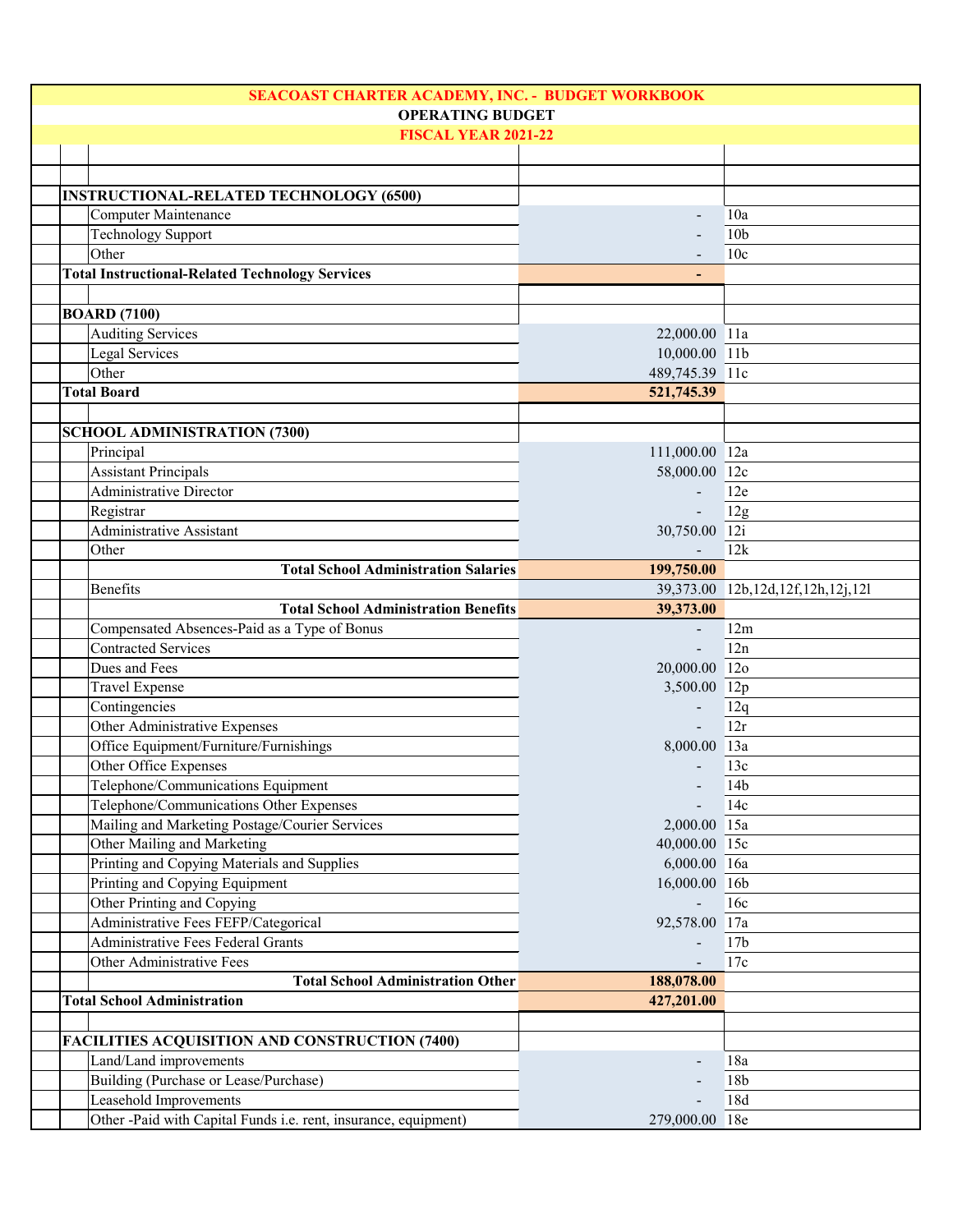| SEACOAST CHARTER ACADEMY, INC. - BUDGET WORKBOOK |                                                       |                          |                 |
|--------------------------------------------------|-------------------------------------------------------|--------------------------|-----------------|
|                                                  | <b>OPERATING BUDGET</b>                               |                          |                 |
|                                                  | <b>FISCAL YEAR 2021-22</b>                            |                          |                 |
|                                                  |                                                       |                          |                 |
|                                                  |                                                       |                          |                 |
|                                                  | Other                                                 | 137,000.00 18f           |                 |
|                                                  | <b>Total Facilities Acquisition and Construction</b>  | 416,000.00               |                 |
|                                                  |                                                       |                          |                 |
|                                                  | <b>FISCAL SERVICES (7500)</b>                         |                          |                 |
|                                                  | Accountant/Bookkeeper/Financial Staff                 | 35,000.00 19a,19c        |                 |
|                                                  | <b>Total Fiscal Services Salaries</b>                 | 35,000.00                |                 |
|                                                  | Benefits                                              | 2,700.00 19b,19d         |                 |
|                                                  | <b>Total Fiscal Services Benefits</b>                 | 2,700.00                 |                 |
|                                                  | Compensated Absences-Paid as a Type of Bonus          |                          | 19e             |
|                                                  | Conferences, Dues, and Fees (Non-instructional Staff) |                          | 19f, 19g        |
|                                                  | <b>Contracted Accounting Services</b>                 |                          | 19h             |
|                                                  | <b>Banking Fees</b>                                   |                          | 19i             |
|                                                  | Other                                                 |                          | 19j             |
|                                                  | <b>Total Fiscal Services Other</b>                    |                          |                 |
|                                                  | <b>Total Fiscal Services</b>                          | 37,700.00                |                 |
|                                                  |                                                       |                          |                 |
|                                                  | FOOD SERVICE (7600)                                   |                          |                 |
|                                                  | Food Servers                                          |                          | 20a             |
|                                                  | Cafeteria Workers                                     |                          | 20c             |
|                                                  | Food Services Supervisor                              |                          | 20e             |
|                                                  | <b>Total Food Service Salaries</b>                    |                          |                 |
|                                                  | Benefits                                              | ٠                        | 20b,20d,20f     |
|                                                  |                                                       |                          |                 |
|                                                  | <b>Total Food Service Benefits</b>                    | $\blacksquare$           |                 |
|                                                  | Compensated Absences-Paid as a Type of Bonus          |                          | 20g             |
|                                                  | <b>Contracted Services</b>                            | 113,163.00 20h           |                 |
|                                                  | Kitchen/Dining Room Furniture/Eqp                     | 2,500.00 20i             |                 |
|                                                  | <b>Food Purchases</b>                                 |                          | 20j             |
|                                                  | <b>Bottled Gas</b>                                    |                          | 20k             |
|                                                  | Kitchen/Dining Room Supplies                          |                          | 201             |
|                                                  | Other - WinSnap Equipment and Installation            |                          | 20 <sub>m</sub> |
|                                                  | Other - WinSnap Training                              | $\overline{\phantom{a}}$ | 20n             |
|                                                  | Other                                                 | 21,639.00 20o            |                 |
|                                                  | <b>Total Food Service Other</b>                       | 137,302.00               |                 |
|                                                  | <b>Total Food Service</b>                             | 137,302.00               |                 |
|                                                  |                                                       |                          |                 |
|                                                  | <b>CENTRAL SERVICES (7700)</b>                        |                          |                 |
|                                                  | Media/Direct Mail                                     |                          | 15 <sub>b</sub> |
|                                                  | Conferences, Dues, and Fees                           |                          | 21a             |
|                                                  | <b>Travel Expenses</b>                                |                          | 21 <sub>b</sub> |
|                                                  | Other                                                 |                          | 21c,21d         |
|                                                  | <b>Total Central Services</b>                         |                          |                 |
|                                                  |                                                       |                          |                 |
|                                                  | <b>TRANSPORTATION (7800)</b>                          |                          |                 |
|                                                  | <b>Bus Drivers</b>                                    | $\overline{\phantom{a}}$ | 22b             |
|                                                  | <b>Total Transportation Salaries</b>                  | ٠                        |                 |
|                                                  | Benefits                                              | $\overline{\phantom{a}}$ | 22c             |
|                                                  | <b>Total Transportation Benefits</b>                  | $\blacksquare$           |                 |
|                                                  | Vehicles                                              | $\overline{\phantom{a}}$ | 22a             |
|                                                  |                                                       |                          |                 |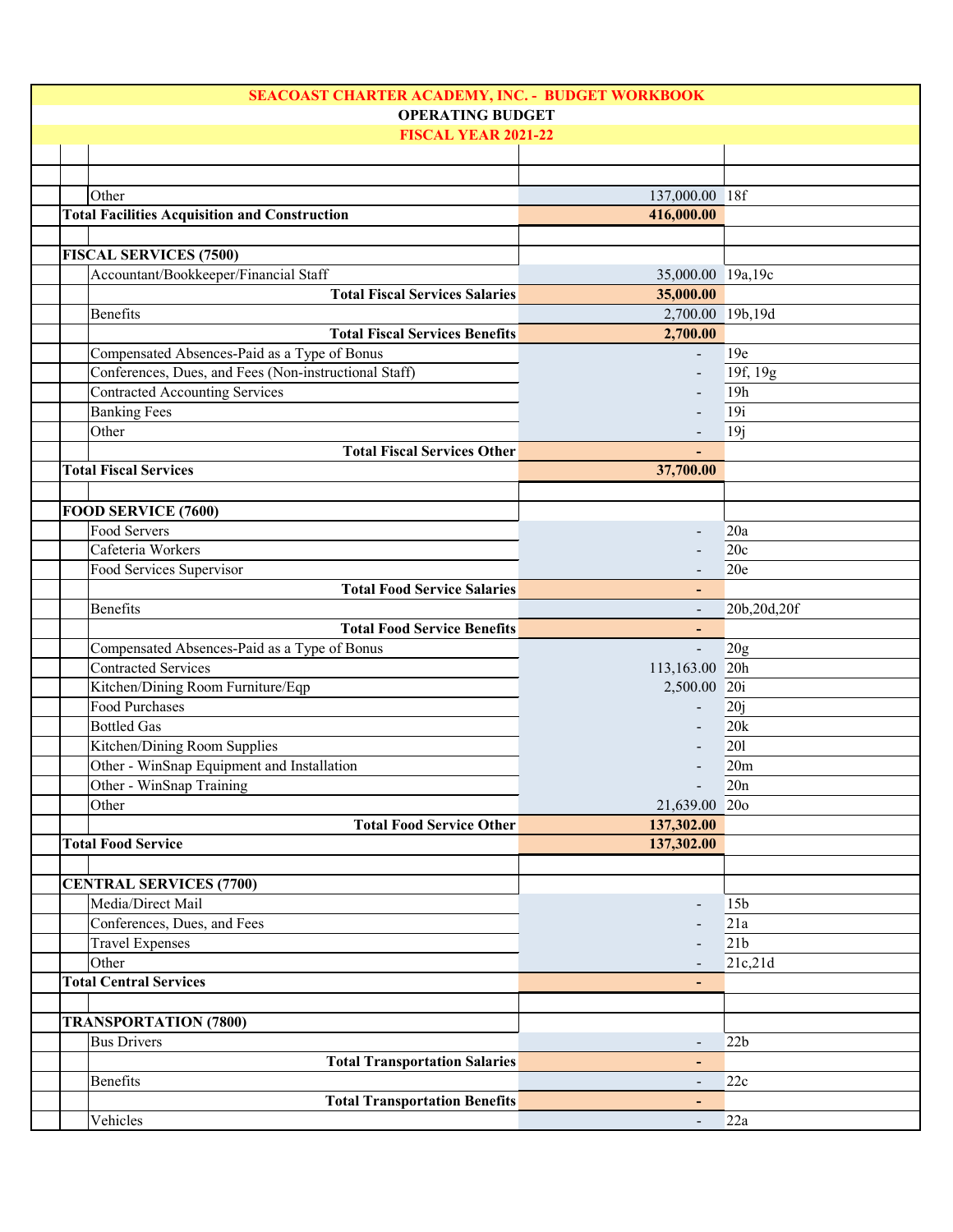| SEACOAST CHARTER ACADEMY, INC. - BUDGET WORKBOOK |                          |                           |
|--------------------------------------------------|--------------------------|---------------------------|
| <b>OPERATING BUDGET</b>                          |                          |                           |
| <b>FISCAL YEAR 2021-22</b>                       |                          |                           |
|                                                  |                          |                           |
|                                                  |                          |                           |
| Compensated Absences-Paid as a Type of Bonus     | $\blacksquare$           | 22d                       |
| <b>Contracted Services</b>                       |                          | 22e                       |
| Maintenance and Repairs                          |                          | 22f                       |
| Insurance                                        |                          | 22g                       |
| Gas                                              |                          | 22h                       |
| Other                                            |                          | 22i                       |
| <b>Total Transportation Other</b>                |                          |                           |
| <b>Total Transportation</b>                      |                          |                           |
|                                                  |                          |                           |
| <b>OPERATION OF PLANT (7900)</b>                 |                          |                           |
| Custodians                                       |                          | 23a                       |
| Benefits                                         | $\blacksquare$           | 23 <sub>b</sub>           |
| Security                                         | 28,560.00 23c            |                           |
| Benefits                                         | 7,349.00 23d             |                           |
| <b>Total Operation of Plant Salaries</b>         | 28,560.00                |                           |
| <b>Total Operation of Plant Benefits</b>         | 7,349.00                 |                           |
| Compensated Absences-Paid as a Type of Bonus     | $\mathbf{r}$             | 23e                       |
| <b>Contracted Services</b>                       | 100,000.00 23f           |                           |
|                                                  |                          |                           |
| <b>Cleaning Supplies</b>                         | 5,000.00 23g             |                           |
| Custodial Equipment                              | 2,500.00 23h             |                           |
| <b>Building Rent</b>                             | 397,080.28 18c           |                           |
| Utilities                                        | $\blacksquare$           | 24a,24b                   |
| Garbage Pickup                                   | $\mathbf{r}$             | 24c                       |
| Telephone                                        | 32,000.00 14a            |                           |
| Insurance                                        |                          | 28,500.00 25a,25b,25c,25d |
| Other                                            | $\Delta \sim 10^4$       | 23i,24d                   |
| <b>Total Operation of Plant Other</b>            | 565,080.28               |                           |
| <b>Total Operation of Plant</b>                  | 600,989.28               |                           |
|                                                  |                          |                           |
| <b>MAINTENANCE OF PLANT (8100)</b>               |                          |                           |
| Maintenance Staff                                |                          | 26a                       |
| <b>Total Maintenance of Plant Salaries</b>       |                          |                           |
| Benefits                                         |                          | 26 <sub>b</sub>           |
| <b>Total Maintenance of Plant Benefits</b>       | $\overline{\phantom{0}}$ |                           |
| Compensated Absences-Paid as a Type of Bonus     | $\overline{\phantom{a}}$ | 26c                       |
| <b>Contracted Services</b>                       |                          | 26d                       |
| Repairs and Maintenance                          | 16,500.00 13b            |                           |
| Materials and Supplies                           | 20,000.00 26e            |                           |
| Equipment                                        |                          | 26f                       |
| Other                                            | 115,000.00 26g           |                           |
| <b>Total Maintenance of Plant Other</b>          | 151,500.00               |                           |
| <b>Total Maintenance of Plant</b>                | 151,500.00               |                           |
|                                                  |                          |                           |
| <b>ADMINISTRATIVE TECHNOLOGY SERVICES (8200)</b> |                          |                           |
| <b>Technology Staff</b>                          |                          | 27a                       |
| <b>Total Technology Salaries</b>                 | ٠                        |                           |
| Benefits                                         | $\overline{\phantom{a}}$ | 27 <sub>b</sub>           |
| <b>Total Technology Benefits</b>                 | ٠                        |                           |
|                                                  |                          |                           |